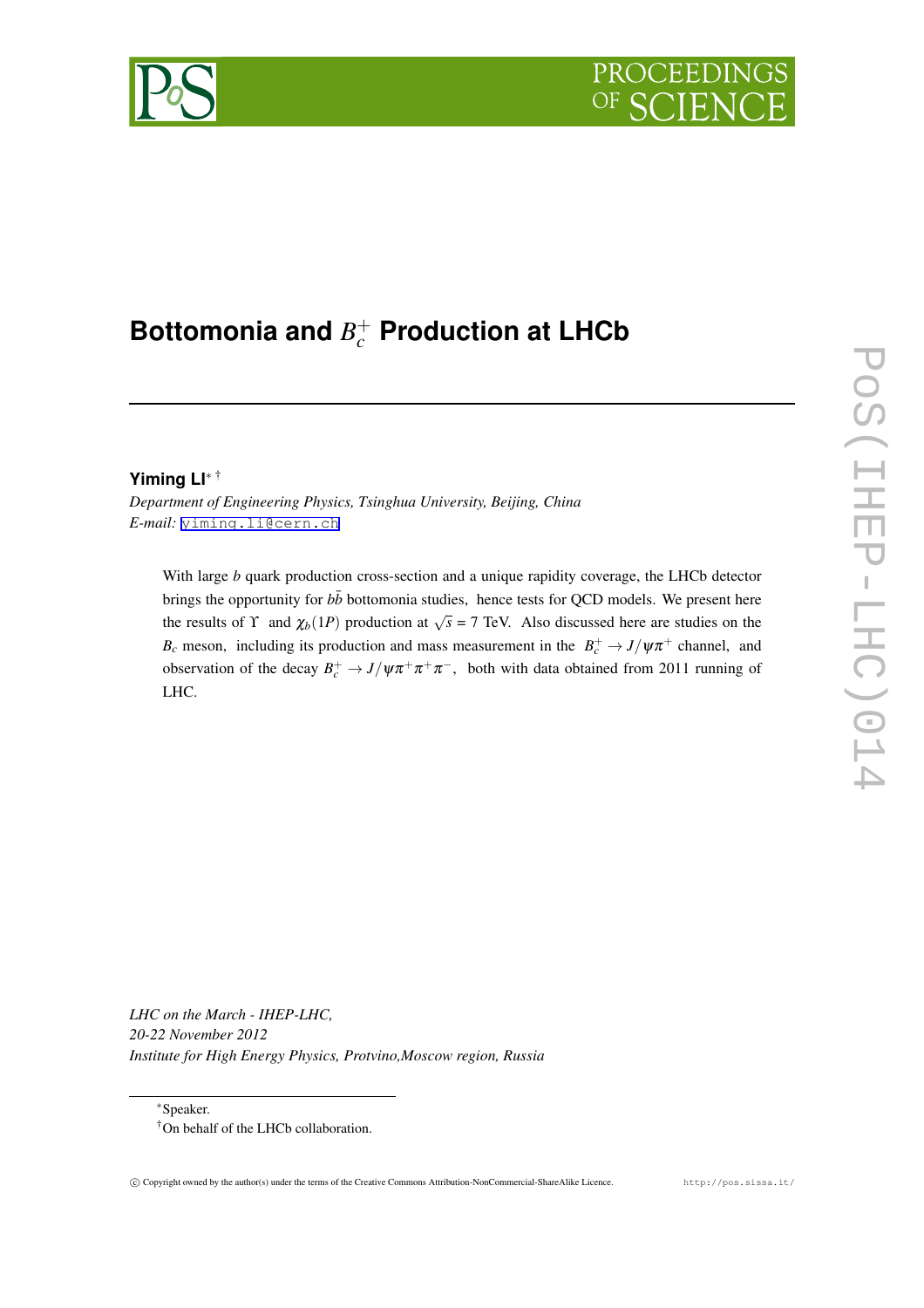## 1. Introduction

The LHCb [[1](#page-6-0)] is a detector at the Large Hadron Collider specifically designed for heavy flavour physics. With a large yield of  $b\bar{b}$  pairs, it offers great opportunities for study of bottomonia and *B* meson such as  $B_c^+$ .

The detector is a single-arm forward spectrometer covering the pseudorapidity range 2 *<* η *<* 5, because the  $b\bar{b}$  pairs produced are highly correlated and peaked at forward or backward direction in high energy collisions. It includes a high precision tracking system consisting of a silicon-strip vertex detector surrounding the *pp* interaction region, a large-area silicon-strip detector located upstream of a dipole magnet with a bending power of about 4Tm, and three stations of silicon-strip detectors and straw drift tubes placed downstream. The combined tracking system has momentum resolution  $\Delta p / p$  that varies from 0.4% at 5 GeV/*c* to 0.6% at 100 GeV/*c*, and impact parameter (IP) resolution of 20  $\mu$ m for tracks with high transverse momentum ( $p_T$ ). Charged hadrons are identified using two ring-imaging Cherenkov detectors and good kaon-pion separation is achieved for tracks with momentum between 5 GeV*/c* and 100 GeV*/c*. Photon, electron and hadron candidates are identified by a calorimeter system consisting of scintillating-pad and preshower detectors, an electromagnetic calorimeter and a hadronic calorimeter. Muons are identified by a system composed of alternating layers of iron and multiwire proportional chambers. The trigger system[[2](#page-6-0)] consists of a hardware stage, based on information from the calorimeter and muon systems, followed by a software trigger that applies a full event reconstruction and reduces the event rate from 1MHz to around 3 kHz. The trigger efficiency can be as high as around 90% for dimuon channels which are exploited by analyses introduced here.

The LHCb has collected *pp* collision data corresponding to an integrated luminosity of 3 fb*−*<sup>1</sup> so far, of which 1 fb<sup>−1</sup> at  $\sqrt{s}$  = 7 TeV by end of 2011 and  $\sim$  2 fb<sup>−1</sup> at  $\sqrt{s}$  = 8 TeV from 2012 data taking. Results presented in this proceeding are all based on data at  $\sqrt{s} = 7$  TeV.

Section 2 introduces the study of bottomonia production, and Section [3](#page-4-0) introduces the latest results on  $B_c^+$  physics.

## 2. Bottomonia production

The production mechanism of bottomonia, or  $b\bar{b}$  states is not yet well understood. Several models exist, such as Colour Singlet Model (CSM, NLO CSM), nonrelativistic QCD expansion (NRQCD) with contributions from Colour Octet Mechanism and Colour Evaporation Model (CEM). None of these models succeeded in explaining all experimental results including crosssection and polarisation measurements at Tevatron  $[3-5]$  $[3-5]$  $[3-5]$  $[3-5]$ . More experimental inputs from LHCb will be useful in resolving the theoretical models.

## 2.1  $\Upsilon(nS)$  production

Production of bottomonia ground states, namely  $\Upsilon(nS)$  ( $n = 1, 2, 3$ ), are measured with 25 pb<sup>−1</sup> data from 2010 [\[6\]](#page-6-0). The ϒ(*nS*) candidates are reconstructed from dimuon final states. Muons with  $p_T$  larger than 1 GeV/*c* in the final states are selected, and good fit quality of tracks and the vertex is required. The invariant mass distribution of the muon pair is shown in Figure [1](#page-2-0). The signal peaks are fitted with Crystal Ball function, and the background is described by exponential function.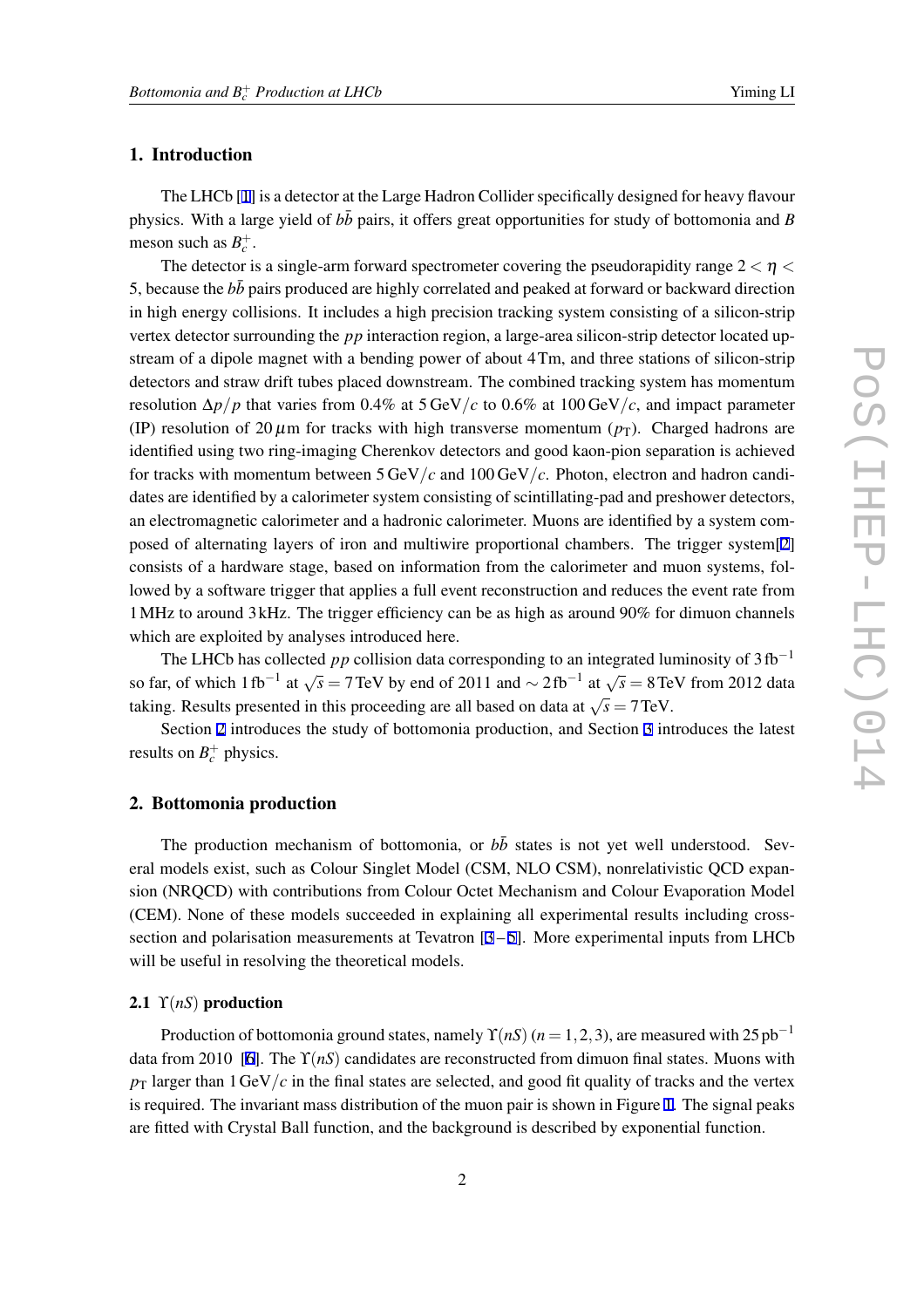

<span id="page-2-0"></span>

Figure 1: Invariant mass distribution of the selected  $\Upsilon(nS) \to \mu^+\mu^-$  candidates. The three peaks from left to right correspond to the  $\Upsilon(1S)$ ,  $\Upsilon(2S)$  and  $\Upsilon(3S)$  signals. The solid curve shows the fit to the mass distribution.

From the total yield the integrated cross-sections are measured, in the range of  $p_T < 15 \,\text{GeV}/c$ and  $2.0 < y < 4.5$ , as

$$
\sigma(pp \to \Upsilon(1S)X) \times \mathcal{B}^{1S} = 2.29 \pm 0.01 \pm 0.10^{+0.19}_{-0.37} \,\text{nb},
$$
  
\n
$$
\sigma(pp \to \Upsilon(2S)X) \times \mathcal{B}^{2S} = 0.562 \pm 0.007 \pm 0.023^{+0.048}_{-0.092} \,\text{nb},
$$
  
\n
$$
\sigma(pp \to \Upsilon(3S)X) \times \mathcal{B}^{3S} = 0.283 \pm 0.005 \pm 0.012^{+0.025}_{-0.048} \,\text{nb},
$$
\n(2.1)

where  $\mathcal{B}^{nS}(n=1,2,3)$  denotes the branching fraction of  $\Upsilon(nS) \to \mu^+\mu^-$ . The three terms of uncertainties are statistical, systematic, and due to the unknown  $\Upsilon$  polarisation respectively. With a coverage of higher rapidity range, the cross-sections measured are smaller than ATLAS [\[7\]](#page-6-0) and CMS [\[8\]](#page-6-0) results by a factor of three.

The differential cross-sections of  $\Upsilon(nS)$  are also measured in various transverse momentum and rapidity bins, with the width  $\Delta p_T = 1 \text{ GeV}/c$  and  $\Delta y = 0.5$  in the range  $p_T < 15 \text{ GeV}/c$  and  $2.0 < y < 4.5$ . It is the first measurement of such kind in the forward region at  $\sqrt{s} = 7$  TeV. The differential cross-sections as a function of  $p<sub>T</sub>$  are compared with theoretical models as shown in Figure [2](#page-3-0) for ϒ(1*S*) and in Figure [3](#page-3-0) for ϒ(2*S*) and ϒ(3*S*). Comparisons are made with NNLO*<sup>∗</sup>* colour-singlet model [\[9,](#page-6-0) [10\]](#page-6-0) in Figure [2](#page-3-0)(a) and Figure [3,](#page-3-0) and with NRQCD at NLO [\[11](#page-6-0)] and NLO CEM [[12\]](#page-7-0) in Figure [2](#page-3-0)(b). A good agreement is generally shown, further measurements are needed to resolve these models. Note that the  $\Upsilon(1S)$  measurements include direct  $\Upsilon(nS)$  production and feed-down from higher Y and  $\chi_b$  states, so are the calculations of NRQCD and NLO CEM; while the NNLO*<sup>∗</sup>* CSM and NLO CSM models only compute the direction ϒ(1*S*) productions.

The production of  $\Upsilon(nS)$  is also studied with data corresponding to an integrated luminosity of 51 pb<sup>-1</sup> at  $\sqrt{s} = 8 \text{ TeV}$  [\[13](#page-7-0)].

#### 2.2  $\chi_b$  production

In order to interpret cross-section measurements, a better understanding of the ϒ feed-down from higher bottomonia states is needed. LHCb studies the production of  $\chi_b(1P)$  mesons using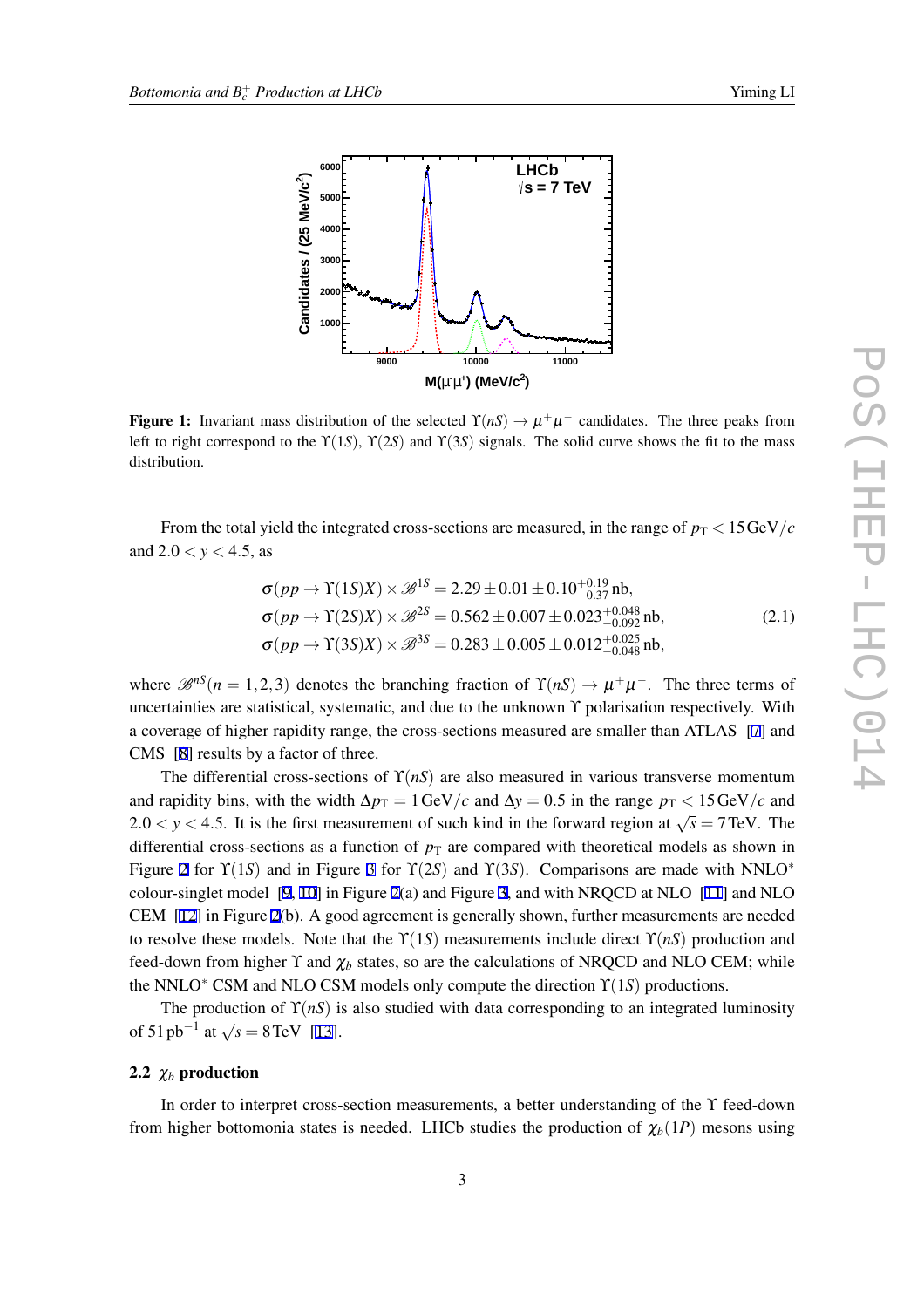<span id="page-3-0"></span>

**Figure 2:** Differential production cross-section of  $\Upsilon(1S) \to \mu^+\mu^-$  times dimuon branching fraction as a function of  $p_T$  integrated over *y* in the range 2.0 − 4.5, compared with theoretical predictions made by (a) the NNLO*∗* CSM [[9\]](#page-6-0) for direct production and (b) the NLO NRQCD [\[11](#page-6-0)] and CEM [[12\]](#page-7-0). The error bars on the data correspond to the total uncertainties for each bin, and the bands stand for the uncertainties on the theoretical predictions.



Figure 3: Differential production cross-section of (a)  $\Upsilon(2S) \to \mu^+\mu^-$  and (b)  $\Upsilon(3S) \to \mu^+\mu^-$  times dimuon branching fraction as a function of  $p<sub>T</sub>$  integrated over *y* in the range 2*.*0 − 4*.*5, compared with theoretical predictions made by the NNLO*∗* CSM [[9\]](#page-6-0) for direct production. The error bars on the data correspond to the total uncertainties for each bin, and the bands stand for the uncertainties on the theoretical predictions.

32 pb<sup>−1</sup> data at  $\sqrt{s}$  = 7 TeV, with  $\chi_b(1P)$  → Y(1*S*)γ [\[14](#page-7-0)]. The  $\chi_b(1P)$  candidates are obtained by combining photons with ϒ(1*S*) reconstructed from dimuon final states similar as in Ref. [\[6\]](#page-6-0). Invariant mass distribution of the reconstructed  $\chi_b(1P)$  candiates is shown in Fig. [4](#page-4-0)(a).

The fraction of  $\Upsilon(1S)$  originating from  $\chi_b(1P)$  radiative decays is measured to be

$$
f_{\chi_b \to \Upsilon} = (20.7 \pm 5.7 \pm 2.1^{+2.7}_{-5.4})\%
$$
\n(2.2)

in the range  $6 < p_T^{\Upsilon(1S)} < 15 \,\text{GeV}/c$  and  $2.0 < y^{\Upsilon(1S)} < 4.5$ , where the first uncertainty is statistical, the second systematic, and the last arises from the unknown polarisation of Y and  $\chi_b(1P)$ . This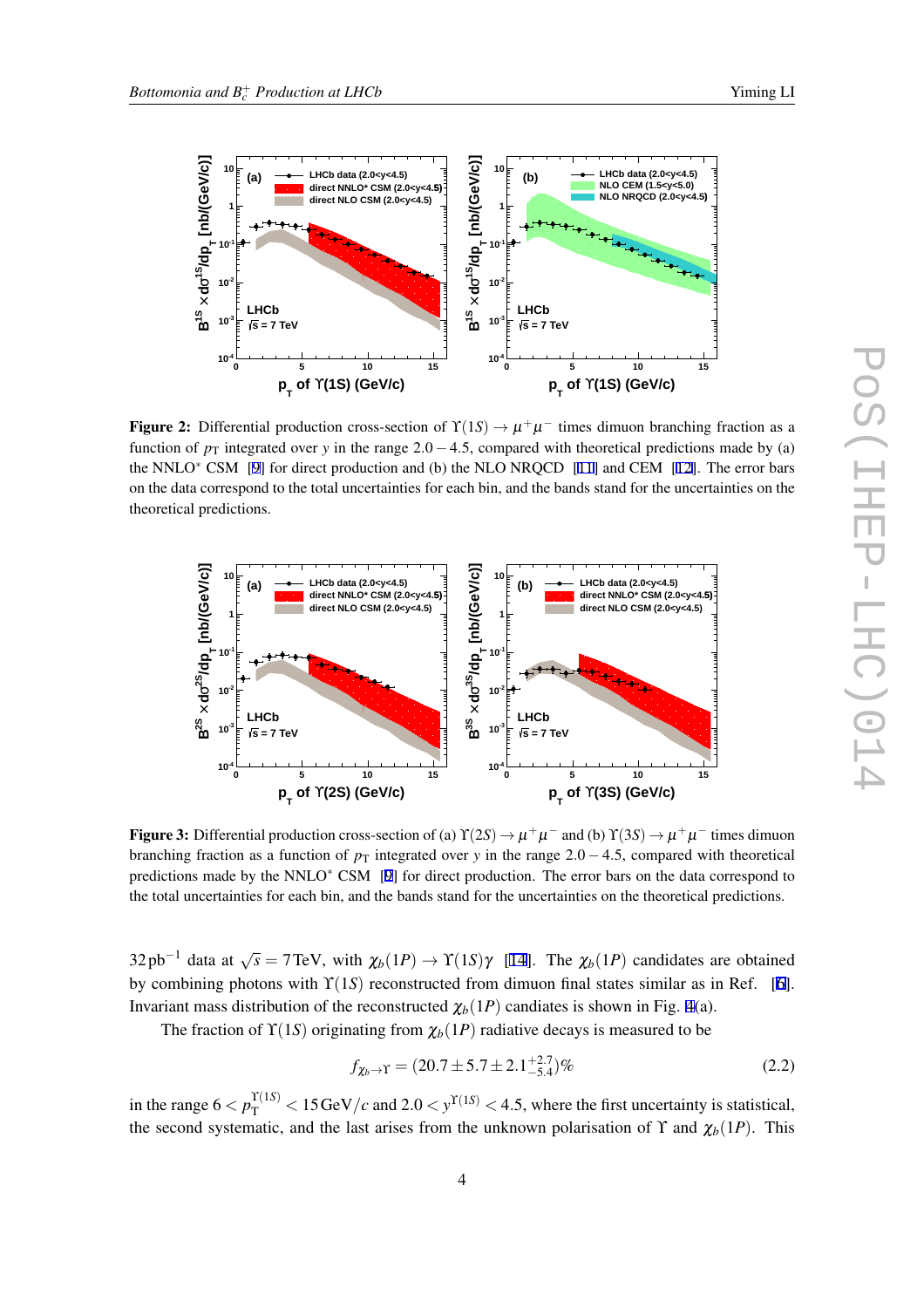<span id="page-4-0"></span>

Figure 4: Invariant mass distribution of  $\chi_b$  candidates using (a) 32 fb<sup>-1</sup> data at  $\sqrt{s} = 7 \text{ TeV}$  and (b) 57 fb<sup>-1</sup> data at  $\sqrt{s} = 8 \text{ TeV}$ .

fraction shows no significant dependence on the ϒ transverse momenta. The result is comparable with the CDF measurement of  $(27.1 \pm 6.9 \pm 4.4)\%$  [\[15](#page-7-0)] made in the range  $p_T^{\Upsilon(1S)} > 8 \,\text{GeV}/c$  and  $|\eta^{\Upsilon(1S)}|$  at  $\sqrt{s} = 1.8 \text{ TeV}.$ 

Similar  $\chi_b \to \Upsilon(1S)\gamma$  search is made using more data corresponding to an integrated luminosity of 0.9fb<sup>-1</sup> from 2011 [[16](#page-7-0)]. In addition to  $\chi_b(1P)$ , the  $\chi_b(2P)$  and  $\chi_b(3P)$  states are also observed (the mass distribution is shown in Fig. 4(b)). It is the first observation of  $\chi_b(3P)$  at the LHCb, a state newly observed at ATLAS [[17\]](#page-7-0) and confirmed by D0 [[18](#page-7-0)].

## 3.  $B_c^+$  production and decays

The  $B_c^+$  mesons is a unique meson family formed by two different heavy flavoured quarks. They are produced mainly through gluon-gluon fusion process at hadron colliders. At the LHC centre-of-mass energy  $\sqrt{s}$  = 7 TeV the production cross-section is expected  $\sim 0.4 \,\mu$ b, an order of magnitude higher than at Tevatron, which opens unprecedented opportunity to understand their properties, including mass, lifetime, production and decay.

## $3.1\,\,$   $B_c^+$  production and mass measurement

The hadronic decay channel  $B_c^+ \to J/\psi(\to \mu^+\mu^-)\pi^+$  observed at Tevatron [\[19](#page-7-0), [20\]](#page-7-0) is used to study the  $B_c^+$  mass and production branching fraction[[21\]](#page-7-0), with a data sample of 0*.37* fb<sup>-1</sup> at  $\sqrt{s}$  = 7 TeV. The production cross-section relative to  $B^+ \to J/\psi K^+$  is measured to be

$$
R_{c/u} = \frac{\sigma(pp \to B_c^+ X) \cdot \mathcal{B}(B_c^+ \to J/\psi \pi^+)}{\sigma(pp \to B^+ X) \cdot \mathcal{B}(B^+ \to J/\psi K^+)} = (0.68 \pm 0.10 \text{(stat.)} \pm 0.03 \text{(syst.)} \pm 0.05 \text{(lifetime)})\%
$$

in the range  $p_T > 4 \text{ GeV}/c$ ,  $2.5 < \eta < 4.5$ , where the first and second term of uncertainties are statistical and systematic respectively, and the last uncertainty is due to the large uncertainty of the  $B_c^+$  lifetime measurement [\[22](#page-7-0), [23\]](#page-7-0).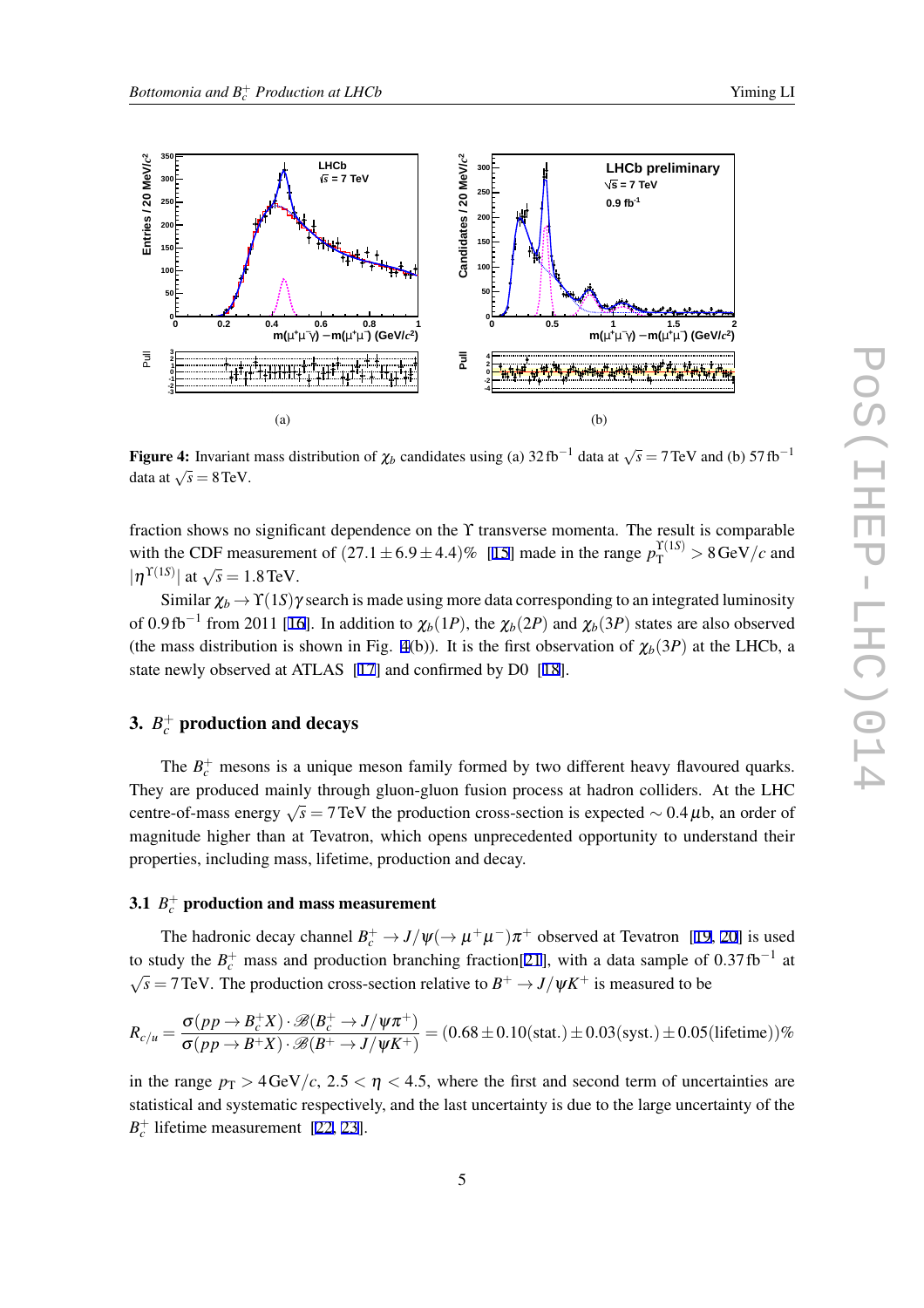

Figure 5: Invariant mass distributions for  $B_c^+ \to J/\psi \pi^+ \pi^+ \pi^-$  (top) and  $B_c^+ \to J/\psi \pi^+$  (bottom) candidates.

The  $B_c^+$  mass measured using the same decay mode is  $6273.7 \pm 1.3$ (stat.) $\pm 1.6$ (syst.)MeV/c<sup>2</sup>. The systematic uncertainty can be reduced by measuring the mass difference between  $B_c^+$  and *B*<sup>+</sup>. The mass difference  $M(B_c^+)-M(B^+)$  obtained from a simultaneously fit to the *J*/ $\psi \pi^+$  and  $J/\psi K^+$  invariant mass spectra is 994*.*6  $\pm$  1*.*3(stat*.*)  $\pm$  0*.*6(syst*.*)MeV/c<sup>2</sup>. This results in a  $B_c^+$  mass of  $6273.9 \pm 1.3$ (stat.)  $\pm 0.6$ (syst.)MeV/c<sup>2</sup> taking the world average of  $B^+$  [\[24\]](#page-7-0). This is more precise than any previous  $B_c^+$  mass measurement. Further improvement can be made by using the total 3 fb*−*<sup>1</sup> data available from 2011 and 2012, in which case the statistical uncertainty of this measurement will be reduced to the level smaller than the systematic uncertainty.

## 3.2 Observation of  $B_c^+ \to J/\psi \pi^+ \pi^+ \pi^-$

There was only one hadronic decay for  $B_c^+$  namely  $B_c^+ \to J/\psi \pi^+$  observed before the LHC era. With 0.8 fb<sup>-1</sup> data at  $\sqrt{s}$  = 7 TeV, LHCb observed a new hadronic decay of  $B_c^+ \to J/\psi \pi^+ \pi^+ \pi^-$ , with  $J/\psi \rightarrow \mu^+\mu^-$  [\[25](#page-7-0)]. This decay is expected to have a larger branching fraction than  $B_c^+ \rightarrow$  $J/\psi \pi^+$  by a factor of 1*.5 −* 2*.3* [[26](#page-7-0), [27](#page-7-0)], yet the yield is smaller because the multiple pions in the final states are required to enter the limited detector acceptance to allow a full reconstruction. Invariant mass distributions of the  $B_c^+ \to J/\psi \pi^+ \pi^+ \pi^-$  candidates and that for the normalisation channel  $B_c^+ \to J/\psi \pi^+$  are shown in Fig. 5.

The relative branching fraction is measured to be

$$
\frac{\mathcal{B}(B_c^+ \to J/\psi \pi^+ \pi^+ \pi^-)}{\mathcal{B}(B_c^+ \to J/\psi \pi^+)} = 2.41 \pm 0.30 \text{(stat.)} \pm 0.33 \text{(syst.)},
$$

where the main contribution to the systematic uncertainty comes from the model dependence of the efficiency estimation. The result is consistent with predictions 1*.*9*−*2*.*3 in Ref. [[27](#page-7-0)] and with  $\mathscr{B}(B^+ \to \bar{D}^{*0}\pi^+\pi^-\pi^+)/\mathscr{B}(B^+ \to \bar{D}^{*0}\pi^+) = 2.0 \pm 0.3$  [\[28](#page-7-0)]. This is the first measurement to test the predictions for  $B_c^+$  branching fractions. This decay channel has recently been confirmed by CMS [\[29](#page-7-0)].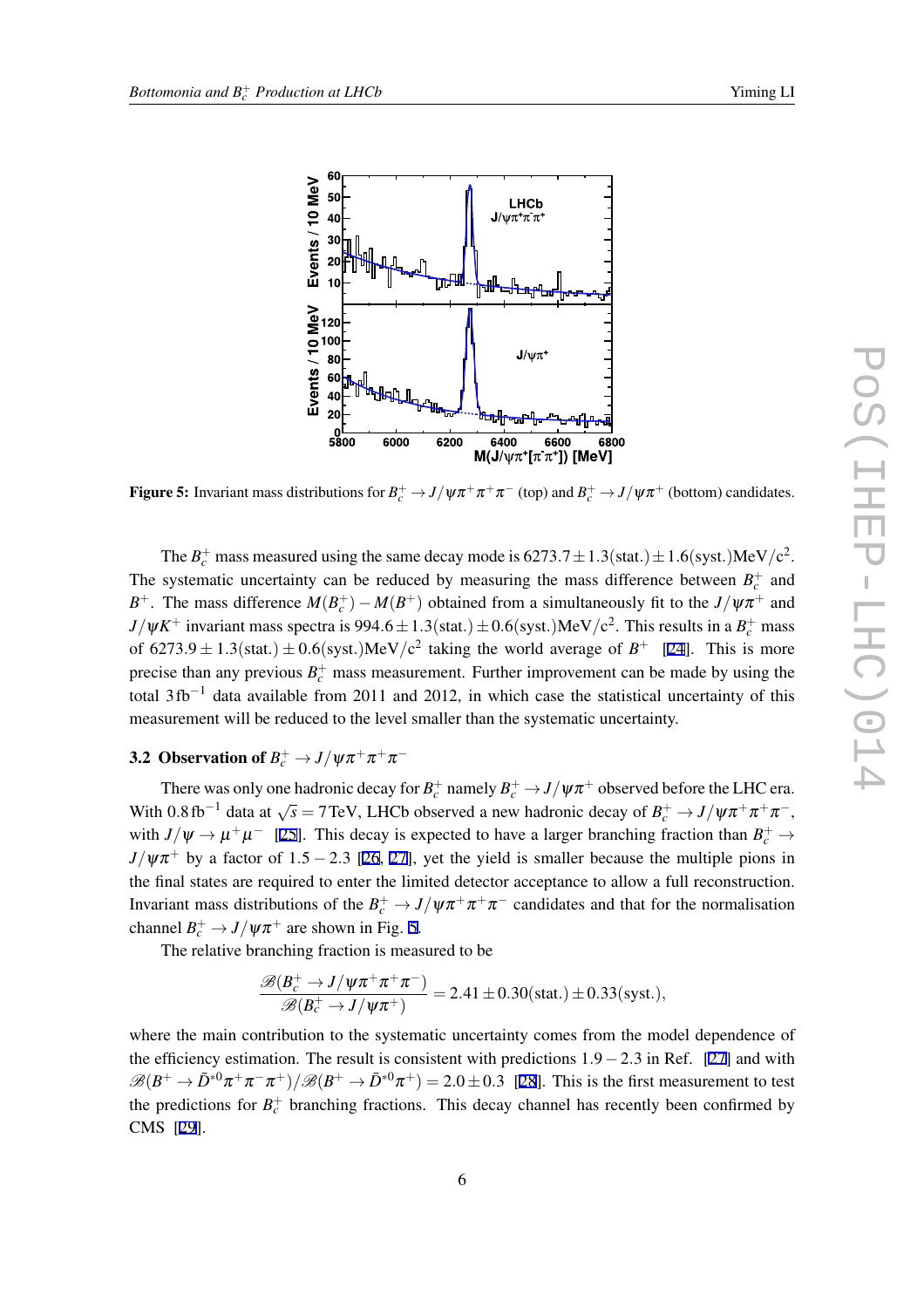#### <span id="page-6-0"></span>3.3 Prospects

Analyses on the  $B_c^+$  are actively ongoing with the data collected at  $\sqrt{s} = 7 \text{ TeV}$  and  $\sqrt{s} = 8 \text{ TeV}$ . New decay channels are expected to emerge, for instance more  $\bar{b} \to \bar{c}$  modes like  $B_c^+ \to \psi(2S)\pi^+$ [[30\]](#page-7-0),  $B_c^+ \to J/\psi K^+$ , and  $c \to s$  decay channel such as  $B_c^+ \to B_s \pi^+$ . Search for excited  $B_c^+$  states is also of interest, since only the ground state has been observed so far.  $B_c^+$  lifetime will be measured precisely in  $B_c^+ \to J/\psi \pi^+$  and  $B_c^+ \to J/\psi \mu^+ \nu$  using complementary approaches, which will in turn improve the systematic uncertainty for the mass and production cross-section measurements.

#### 4. Summary

Recent results on the bottomonia and  $B_c^+$  study from the LHCb experiment are presented. The production of  $\Upsilon(nS)$  is measured, both for the inclusive prompt production and that from  $\chi_b(nP)$  feed-down. The precision measurement of  $B_c^+$  is performed with  $B_c^+ \to J/\psi \pi^+$  decay, and the production cross-section is measured with the same decay mode. A new  $B_c^+$  decay  $B_c^+$   $\rightarrow$ *J*/ψπ<sup>+</sup>π<sup>+</sup>π<sup>−</sup> is observed. With the large dataset of 3fb<sup>−1</sup>, more interesting results are expected to become available in the near future.

## **References**

- [1] A. A. Alves Jr. et al (LHCb Collaboration), *The LHCb detector at the LHC*, *JINST* 3 S08005, 2008.
- [2] R. Aaij et al (LHCb Collaboration), *The LHCb trigger and its performance*, *to appear in JINST*, 2012 [arXiv:1211.3055].
- [3] D. Acosta et al (CDF Collaboration), *Y production and polarization in pp̃ collisions at*  $\sqrt{s} = 1.8$ -TeV, *Phys.Rev.Lett.* 88 161802, 2002.
- [4] V.M. Abazov et al (D0 Collaboration), *Measurement of the polarization of the* <sup>υ</sup>1*<sup>S</sup> and* <sup>υ</sup>2*<sup>S</sup> states in pp*¯ *collisions at √ s = 1.96-TeV*, *Phys.Rev.Lett.* 101 182004, 2008.
- [5] V.M. Abazov et al (D0 Collaboration), *Measurement of inclusive differential cross sections for* <sup>υ</sup>1*<sup>S</sup> production in pp̃ collisions at*  $\sqrt{s}$  = 1.96-TeV, *Phys.Rev.Lett.* 94 232001, 2005 [arXiv:0804.2799].
- [6] R. Aaij et al (LHCb Collaboration), *Measurement of*  $\Upsilon$  *production in pp collisions at*  $\sqrt{s} = 7$  TeV, *Eur.Phys.J.* C72 2025, 2012 [arXiv:1202.6579].
- [7] Georges Aad et al (ATLAS Collaboration), *Measurement of the*  $\Upsilon_{1S}$  *production cross-section in pp collisions at*  $\sqrt{s} = 7$  *TeV in ATLAS, Phys.Lett.* **B705** 9–27, 2011 [arXiv:1106.5325].
- [8] V. Khachatryan et al (CMS Collaboration), *Measurement of the inclusive* ϒ *production cross section in pp collisions at √ s* = 7 *TeV*, *Phys.Rev.* D83 112004, 2011 [arXiv:1012.5545].
- [9] P. Artoisenet, J. Campbell, J. P. Lansberg, F. Maltoni, and F. Tramontano, *Upsilon production at Fermilab Tevatron and LHC Energies*, *Physical Review Letters* 101 (15) 152001, 2008 [arXiv:0806.3282].
- [10] J. Campbell, F. Maltoni, and F. Tramontano, *QCD corrections to J/*ψ *and U psilon production at hadron colliders*, *Physical Review Letters* 98 (25) 252002, 2007.
- [11] Y.-Q. Ma, K. Wang, and K.-T. Chao,  $J/\psi(\psi')$  production at the Tevatron and LHC at  $O(\alpha_s^4 v^4)$  in *nonrelativistic QCD*, *Physical Review Letters* 106 (4) 042002, 2011 [arXiv:1009.3655].